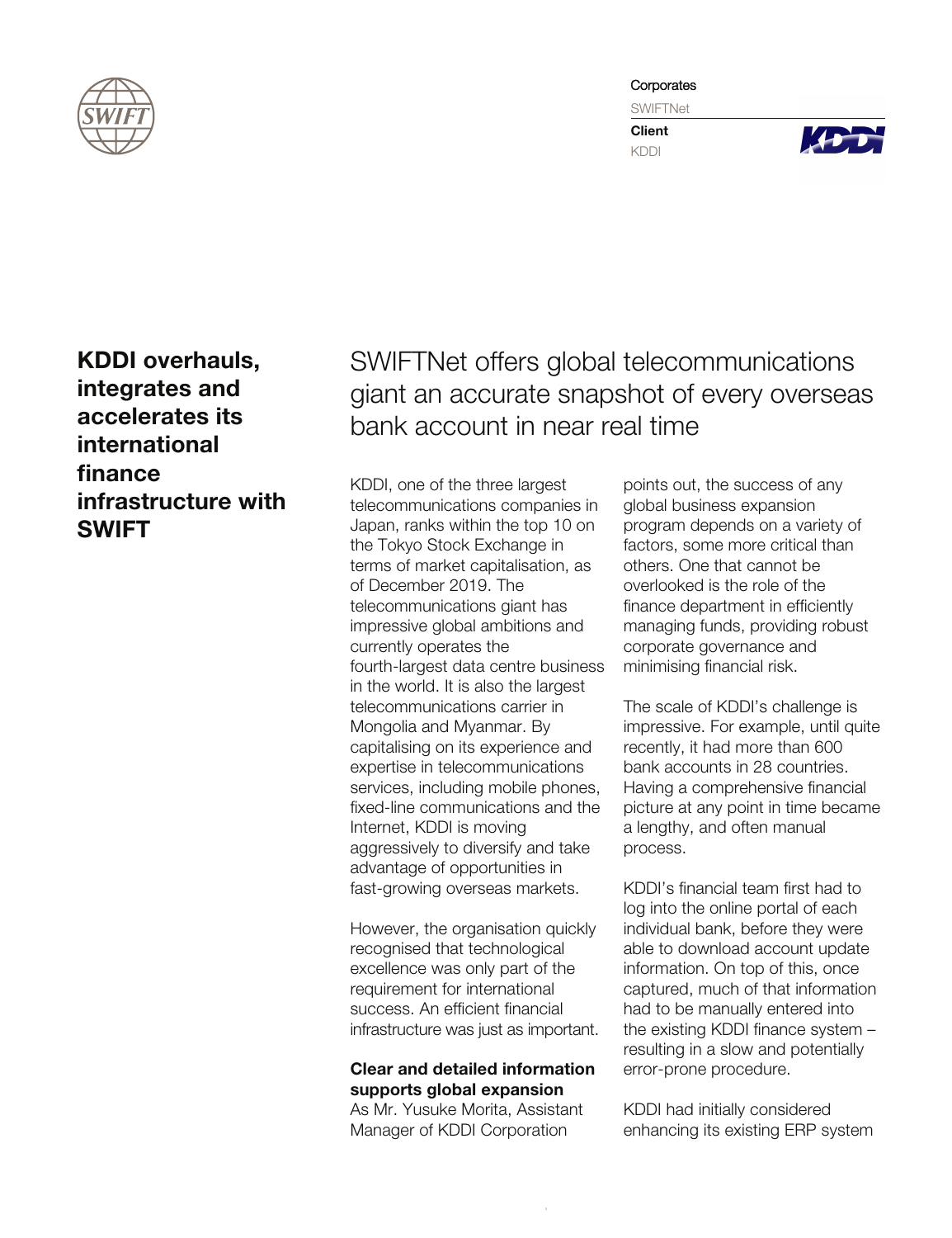

"When it comes to financial management. time is always of the essence. Even temporary blind spots on the status of a subsidiary's bank account balance could result in a hotbed of legal issues. Thanks to SWIFTNet, we are now able to obtain an accurate snapshot of the balance of most of our bank accounts, in every country, and in near real time,"

Mr. Yusuke Morita Assistant Manager of KDDI Corporation.

to support the expansion programme, with a focus on strengthening governance and operational efficiency. However, the expense and complexities involved quickly ruled that option out.

"What we really needed was an entirely new, dedicated treasury management system. A system capable of handling all of the organisation's financial transactions – from cash management to bank loans – and provide a full picture of bank accounts across all group companies," said Mr. Morita.

## Setting SWIFT as the global standard

After carefully evaluating a variety of solutions, KDDI settled on an off-the-shelf, cloud-based treasury management system. To streamline financial transactions and improve operational efficiency, it adopted SWIFTNet as its global messaging infrastructure to connect with each of its financial service providers.

Part of the SWIFT for Corporates service portfolio, SWIFTNet offers corporates direct access to all

institutions connected to the SWIFT network, which reduces the time spent on maintaining and implementing multiple bank systems and connection points.

Spanning more than 200 countries – including all the Asian locations in which KDDI currently does business – SWIFTNet is both reliable and highly secure. Transaction information and cash positions are shared between banks and KDDI over a single platform, in line with global financial industry standards. This results in higher straight-through processing and a high degree of error-free automation.

In the case of KDDI, this means that intraday cash movements can be reflected accurately in near real time, enabling the telecoms player to manage cashflow and liquidity more efficiently.

As well as enhancing functionality and providing high-levels of security, the decision to build a cloud-based TMS around SWIFTNet offered an additional advantage. It dramatically reduced the time required to roll out the new system. In fact, it took KDDI

# **Key Benefits**

The Treasury Management System (TMS) consolidates all workloads within a single, integrated system  $-$  providing the flexibility and headroom to accommodate new businesses

SWIFTNet ensures an accurate snapshot of every subsidiary's bank account balance in near real time

Automation frees up KDDI staff who previously re-keyed data to handle more value-added tasks

SWIFTNet account data is automatically routed into the TMS, for easy visualisation and insight

KDDI has reduced the total number of bank accounts across the Asia Pacific region by close to  $25%$  – from about 600 down to  $465$  – streamlining its financial services footprint and reducing costs